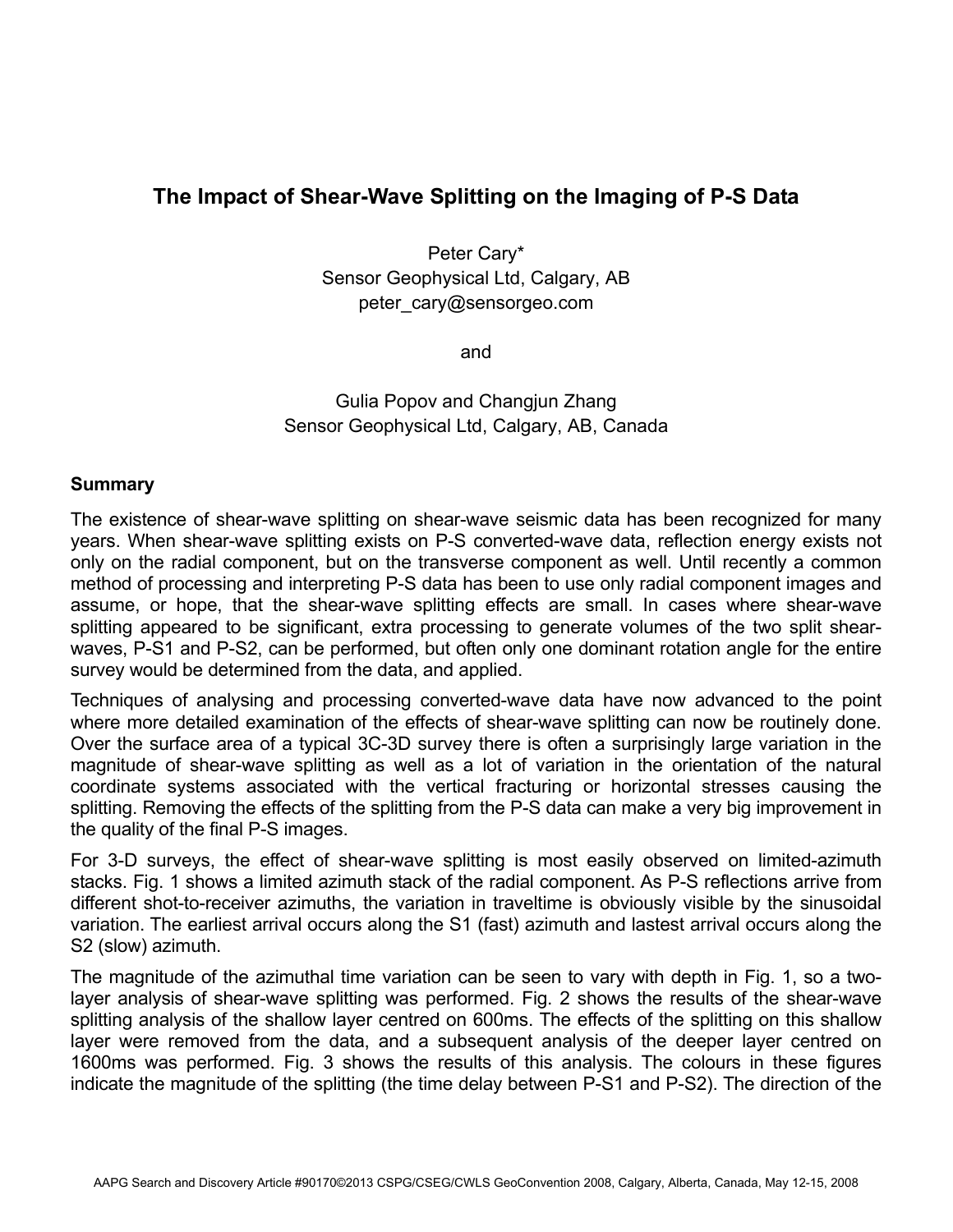needles in these figures indicate the local S1 direction, and the length of the needles is proportional to the splitting magnitude.

In order to image the P-S data most coherently, it is important to remove the effects of the splitting. The right-hand side of Fig.1 shows the limited-azimuth stack with the shear-wave splitting removed in two stages. First the data are rotated to the P-S1 and P-S2 directions according to the shallow layer analysis, P-S2 is shifted to match P-S1 in time, and the two components are combined down to the bottom of the shallow layer. After that, a similar procedure is applied to the deeper part of the data to remove the effects of the deeper layer. Fig. 4 shows one migrated inline stack of the radial component from the 3D. Fig. 5 shows the comparable image of the same data with the effects of the shear-wave splitting stripped off. The improvements in the image, especially on the left-hand side of this inline, are clear.

## **Conclusions**

The effects of shear-wave splitting on P-S data are often significant and should be routinely investigated. The effects can vary significantly both spatially within a small 3D volume, as well as with depth. It is important to be aware of these effects during interpretation and to process the data accordingly.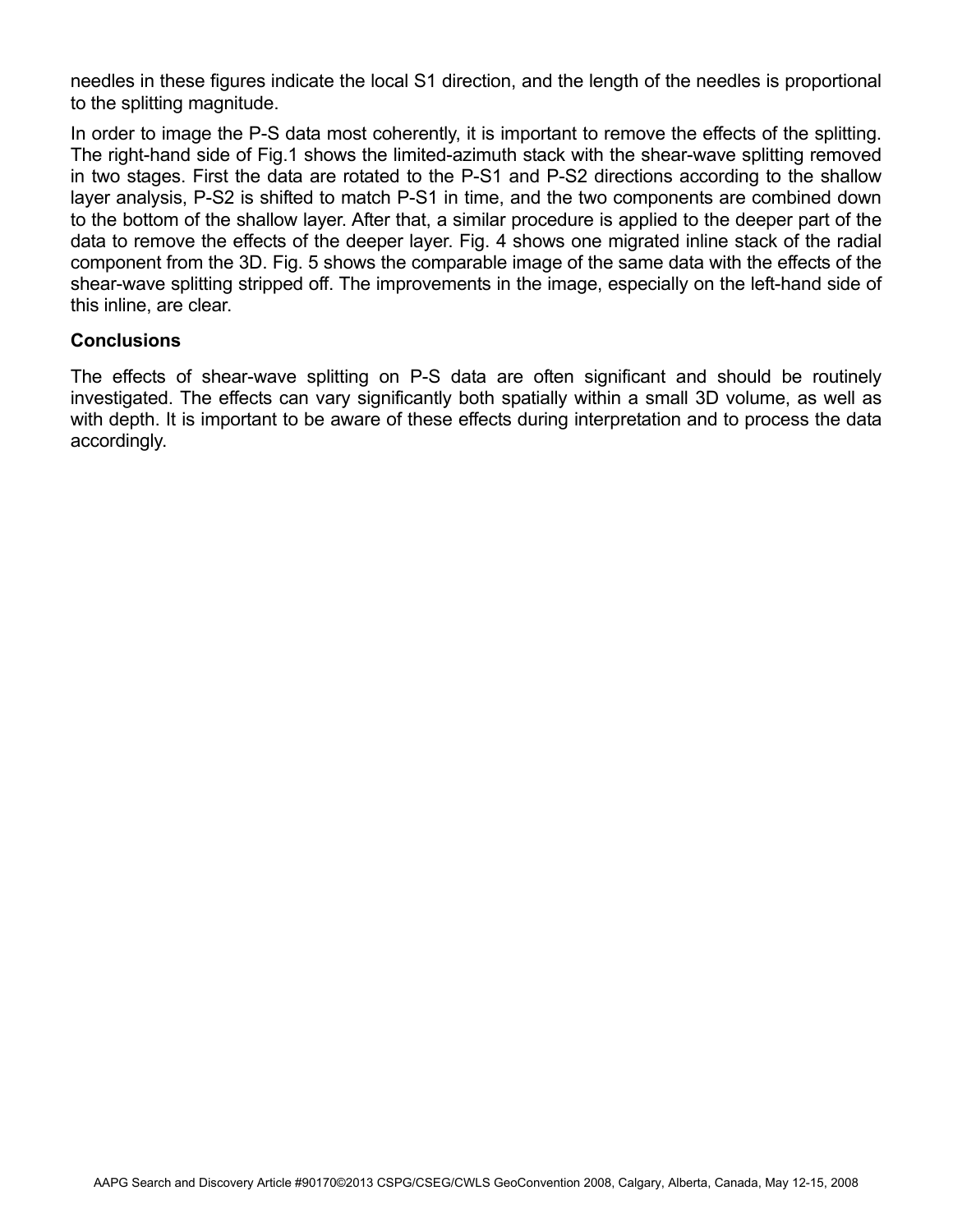

Figure1: A limited-azimuth stack before (left) and after (right) the effects of shear-wave splitting are removed.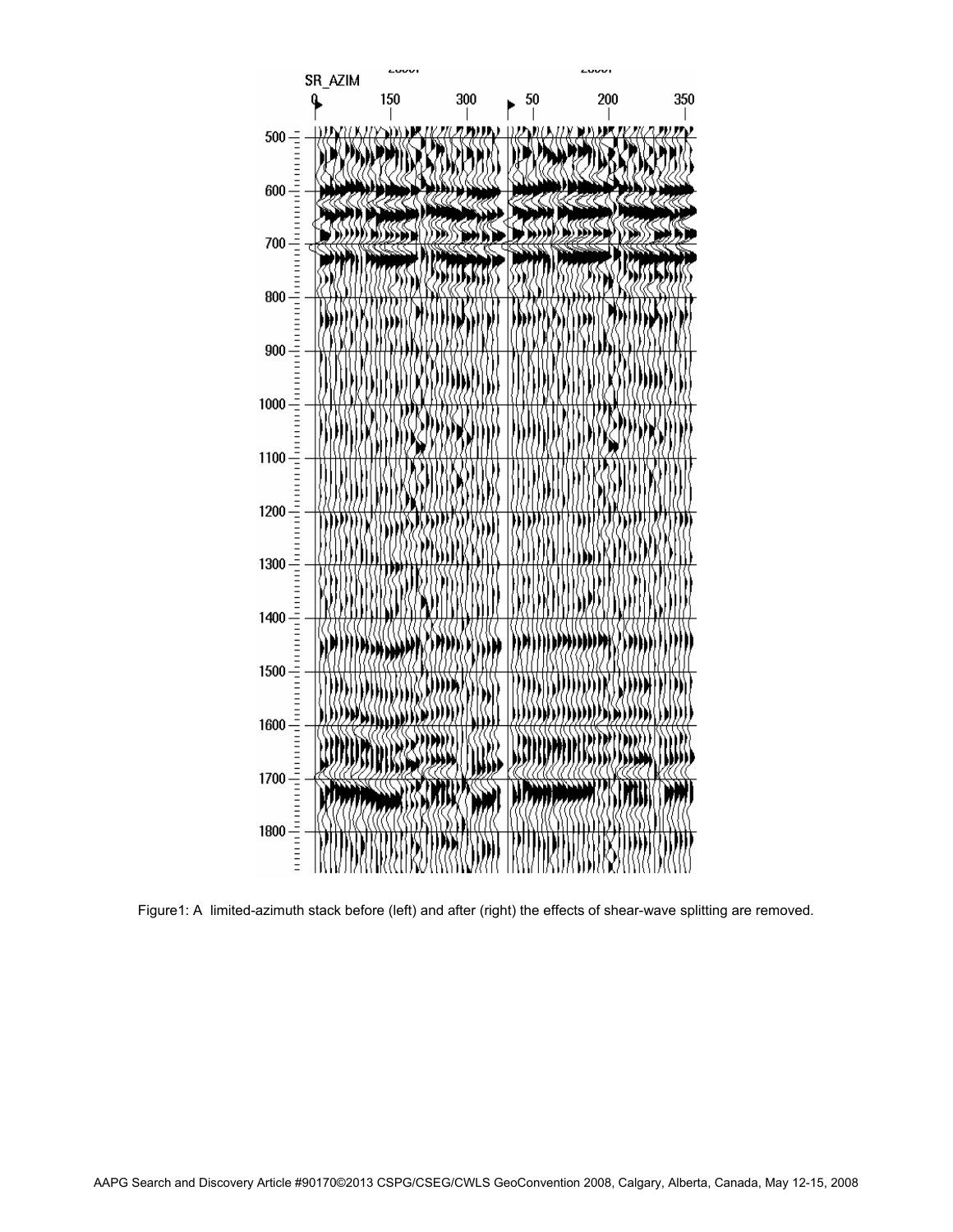

Figure2: Shear-wave splitting occurring in shallow layer. Red colours indicate a maximum of 15ms of splitting. The S1 (fast) azimuth is indicated by the direction of the arrows.



Figure3: Shear-wave splitting occurring in deeper layer. Red colours indicate a maximum of 15ms of spitting. The S1 (fast) azimuth is indicated by the direction of the arrows.